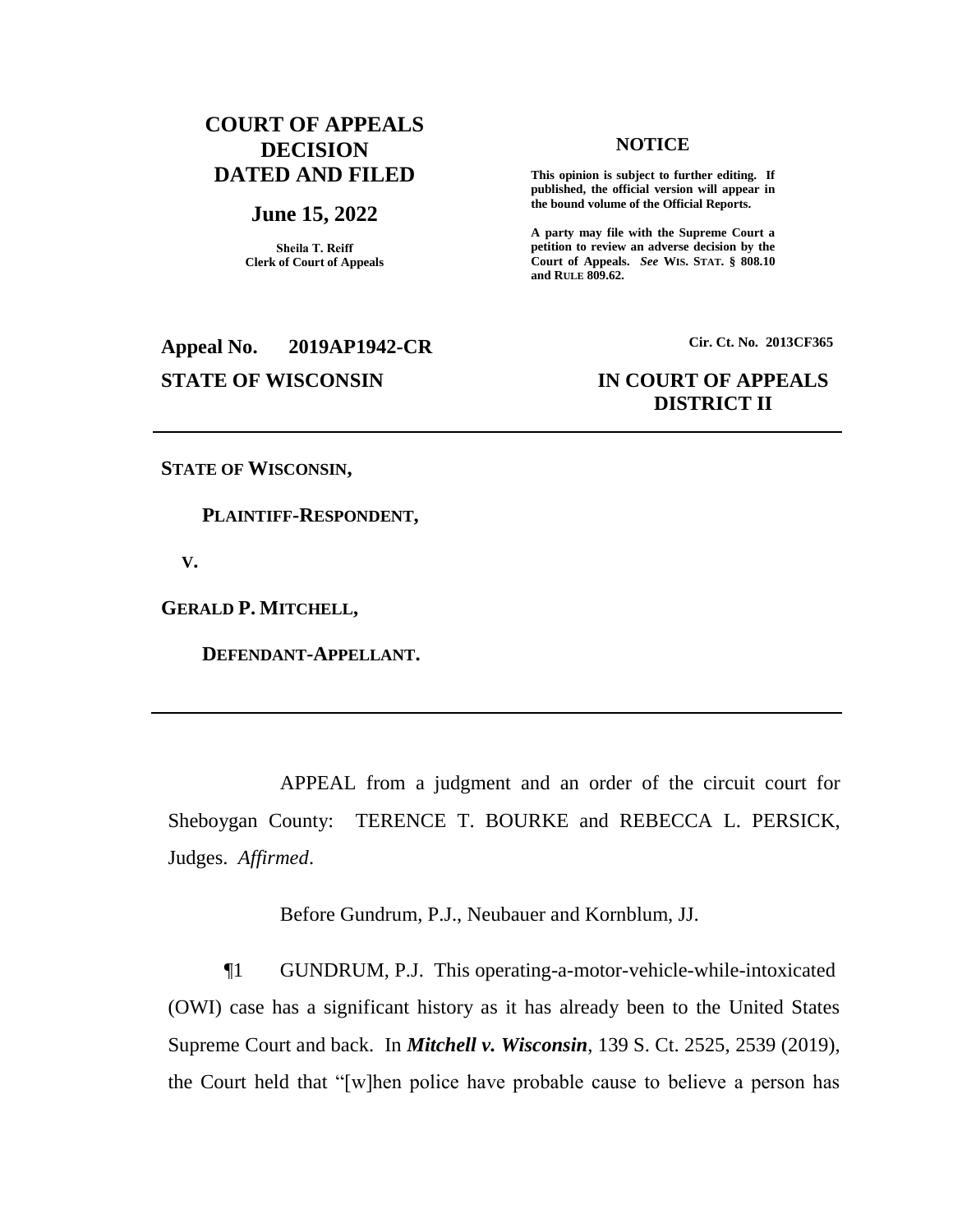committed a drunk-driving offense and the driver's unconsciousness or stupor requires him to be taken to the hospital or similar facility before police have a reasonable opportunity to administer a standard evidentiary breath test," as was the case with Mitchell, they may lawfully order a blood test without a warrant. Such testing will not be determined to have "offend[ed] the Fourth Amendment," the Court continued, unless the defendant shows both (1) "that his blood would not have been drawn if police had not been seeking BAC [blood alcohol concentration] information" and (2) "that police could not have reasonably judged that a warrant application would interfere with other pressing needs or duties." *Id.* The Court remanded the case to afford Mitchell the opportunity to try to make these two showings.

¶2 Following an evidentiary hearing, the circuit court denied Mitchell's suppression motion on the basis that he failed to make these showings.<sup>1</sup> Mitchell appeals this ruling, but we agree with the circuit court and affirm.

## *Background*

¶3 Since our decision today relies heavily upon *Mitchell*, we will also borrow heavily from it for the background.

¶4 When an officer located motorist Mitchell, he was "[s]tumbling and slurring his words" and "could hardly stand without the support of two officers." *Id.* at 2532. With field sobriety tests deemed "hopeless, if not dangerous," the officer arrested Mitchell for OWI and drove him to a police station for a breath

 $\overline{a}$ 

<sup>&</sup>lt;sup>1</sup> The Honorable Terence T. Bourke entered the judgment of conviction. The Honorable Rebecca L. Persick held the evidentiary hearing after remand and entered the order denying the motion to suppress.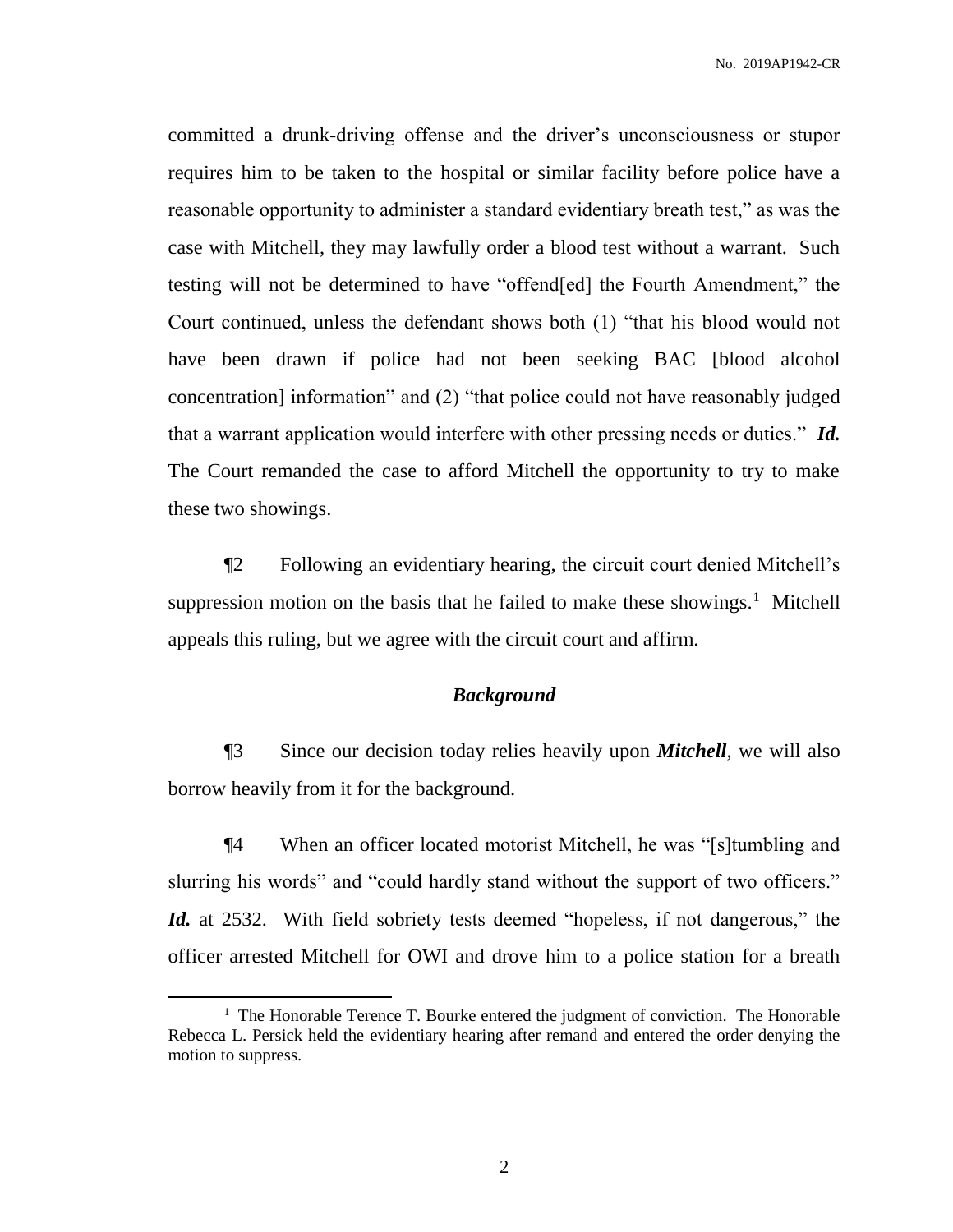test. *Id.* At the station, Mitchell was "too lethargic even for a breath test," so the officer took him to a hospital for a blood draw. *Id.* Before reaching the hospital, Mitchell lost consciousness and "had to be wheeled in." *Id.* Despite Mitchell's lack of consciousness, the officer, pursuant to Wisconsin's Implied Consent Law, "read aloud to a slumped Mitchell the standard statement giving drivers a chance to refuse BAC testing." *Id.* With no response from Mitchell, the officer asked hospital staff to draw his blood. "Mitchell remained unconscious while the sample was taken, and analysis of his blood showed that his BAC … was 0.222%." *Id.*

¶5 Charged with two related drunk-driving violations, Mitchell moved to suppress the results of the blood test, contending "it violated his Fourth Amendment right against 'unreasonable searches' because it was conducted without a warrant." *Id.* The circuit court denied his motion, and he was found guilty of both charges following a jury trial. *Id.* Mitchell appealed, and the Wisconsin Supreme Court accepted our certification and affirmed the convictions. *Id.*

¶6 On further appeal, the United States Supreme Court ultimately considered "what officers may do when a driver's unconsciousness (or stupor) eliminates any reasonable opportunity" for a "reliable, evidence-grade breath test[]" to be performed upon the driver. *Id.* at 2534 (citation omitted). Addressing this issue, the Court declared that, in the OWI context, "exigency *exists* when (1) BAC evidence is dissipating and (2) some other factor creates pressing health, safety, or law enforcement needs that would take priority over a warrant application. Both conditions *are met* when a drunk-driving suspect is unconscious, so … [w]ith such suspects … a warrantless blood draw *is lawful*." *Id.* at 2537 (emphasis added). The *Mitchell* Court further stated that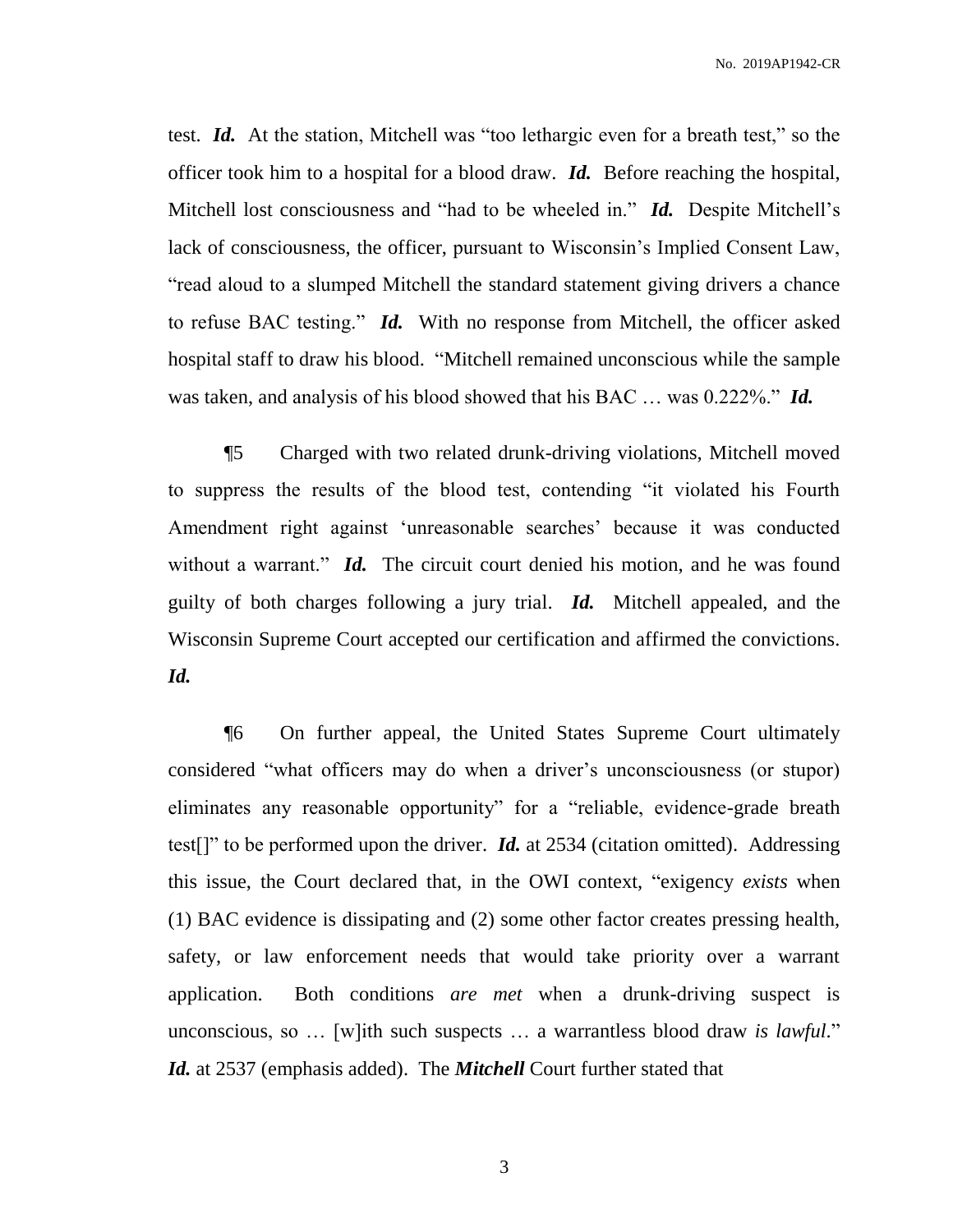unconsciousness does not just create pressing needs; it is *itself* a medical emergency. It means that the suspect *will have to be rushed to the hospital* … not just *for the blood test* itself but *for urgent medical care*. Police can reasonably anticipate that such a driver might require monitoring, positioning, and support on the way to the hospital; that his blood may be drawn anyway, for diagnostic purposes, immediately on arrival; and that immediate medical treatment could delay (or otherwise distort the results of) a blood draw conducted later, upon receipt of a warrant, thus reducing its evidentiary value.

*Id.* at 2537-38 (first emphasis in original; citation omitted). Referring to *Schmerber v. California*, 384 U.S. 757, 770-71 (1966)—in which the Court held that the exigent circumstances doctrine applied to a warrantless blood draw on an intoxicated driver involved in a car accident because of pressing duties related to that accident taking priority over applying for a warrant—the *Mitchell* Court continued, "Just as the ramifications of a car accident pushed *Schmerber* over the line into exigency, so does the *condition* of an unconscious driver bring his blood draw under the exception." *Mitchell*, 139 S. Ct. at 2538 (emphasis added). 2

¶7 Ultimately, the *Mitchell* Court adopted a "rule" for "an entire category of cases"—those in which there is probable cause to believe a driver has committed an OWI offense and the driver is either unconscious, *id.* at 2534 n.2, or in such a stupor that he/she cannot properly perform a breath test, *id.* at 2539.

> When police have probable cause to believe a person has committed a drunk-driving offense and the driver's unconsciousness or stupor requires him to be taken to the hospital or similar facility before police have a reasonable opportunity to administer a standard evidentiary breath test,

 $\overline{a}$ 

<sup>&</sup>lt;sup>2</sup> The Court also expressed that the interests in keeping our highways safe from drunk drivers "are greater" with drunk drivers so inebriated that they cannot properly perform a breath test because "[d]rivers who are drunk enough to pass out at the wheel or soon afterward pose a much greater risk. It would be perverse if the more wanton behavior were rewarded—if the more harrowing threat were harder to punish." *Mitchell v. Wisconsin*, 139 S. Ct. 2525, 2537 (2019).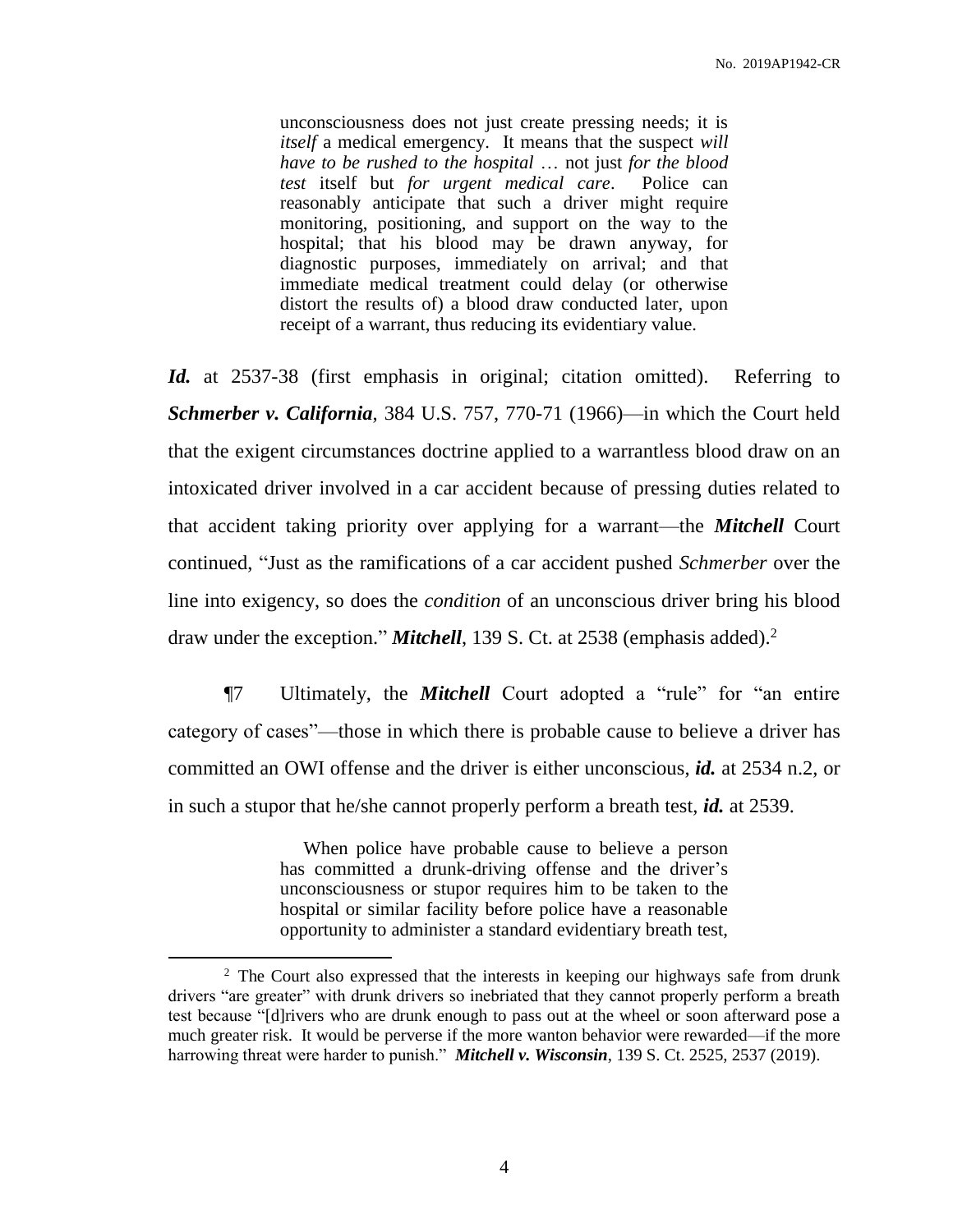they may almost always order a warrantless blood test to measure the driver's BAC without offending the Fourth Amendment. We do not rule out the possibility that in an unusual case a defendant would be able to show that his blood would not have been drawn if police had not been seeking BAC information, and that police could not have reasonably judged that a warrant application would interfere with other pressing needs or duties.

*Id.* Because the Court could not "rule out the possibility" that Mitchell's situation could be the "unusual case," it remanded the matter to afford Mitchell the opportunity to try to show "that his blood would not have been drawn if police had not been seeking BAC information" and "that police could not have reasonably judged that a warrant application would interfere with other pressing needs or duties." *Id.* at 2539.

¶8 Upon remand, the circuit court held an evidentiary hearing at which Mitchell attempted to show these two factors and thus show that the otherwise lawful warrantless blood draw of the unconscious Mitchell was unlawful. Following an evidentiary hearing at which the arresting officer provided testimony relevant to this issue, the circuit court determined that Mitchell failed to show that either factor existed, and it again denied his suppression motion. Mitchell appeals from that ruling.

### *Discussion*

¶9 "The review of a circuit court's order granting or denying a suppression motion presents a question of constitutional fact. We will uphold the court's factual findings unless they are clearly erroneous, but we independently apply constitutional principles to those facts." *State v. Ionescu*, 2019 WI App 68, ¶8, 389 Wis. 2d 586, 937 N.W.2d 90 (citation omitted).

¶10 The key holding of *Mitchell* relevant to this appeal is that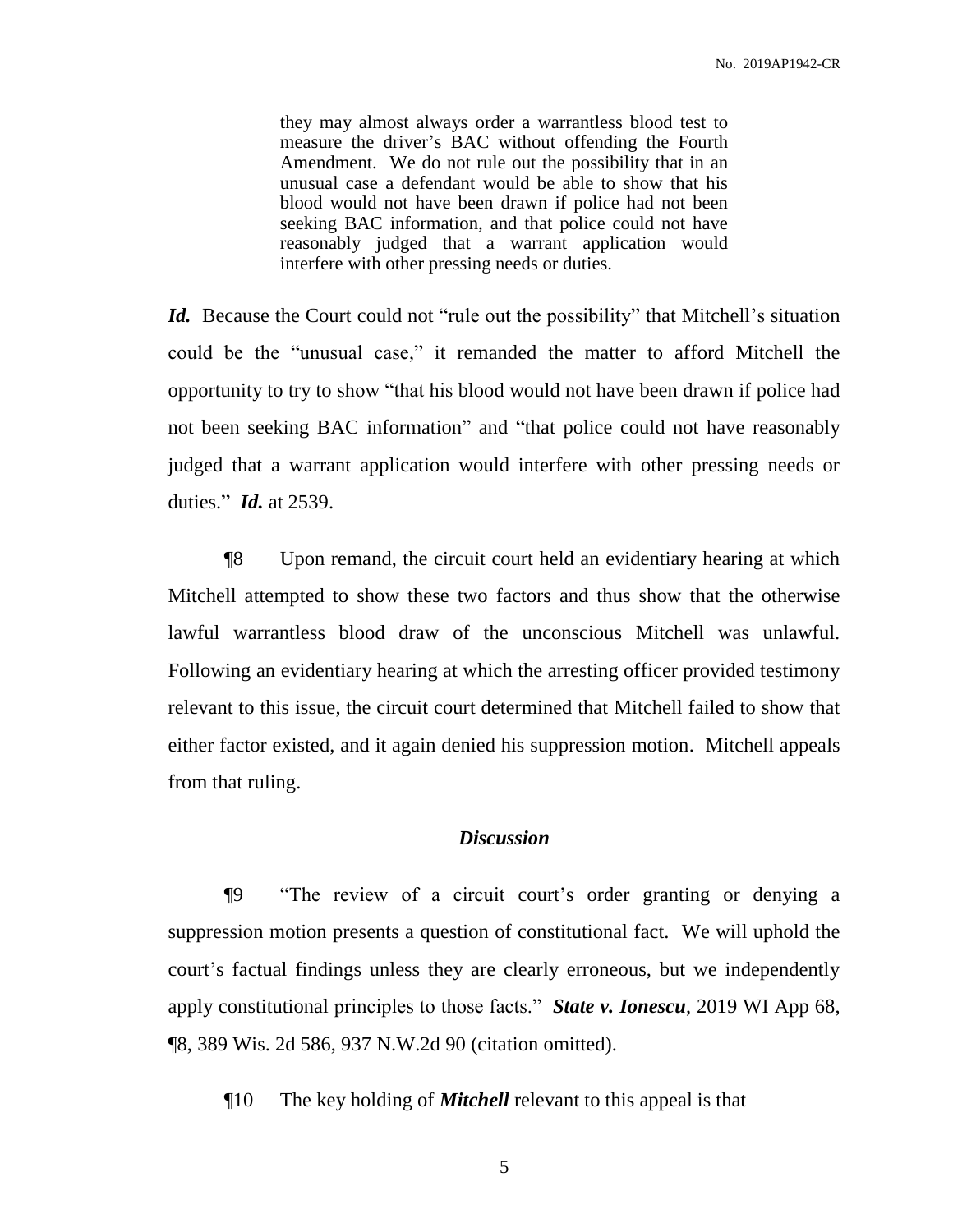[w]hen police have probable cause to believe a person has committed a drunk-driving offense and the driver's unconsciousness or stupor requires him to be taken to the hospital or similar facility before police have a reasonable opportunity to administer a standard evidentiary breath test, they may *almost always* order a warrantless blood test to measure the driver's BAC without offending the Fourth Amendment.

*Id.* at 2539 (emphasis added). The only circumstance in which police may not order the test without offending the Fourth Amendment—the "*almost* always" part of the holding—is where *the motorist* shows both that (1) his/her blood "would not have been drawn if police had not been seeking BAC information," and (2) "police could not have reasonably judged that a warrant application would interfere with other pressing needs or duties." *Id.* (emphasis added); *see State v. Richards*, 2020 WI App 48, ¶29 n.4, 393 Wis. 2d 772, 948 N.W.2d 359 ("*Mitchell*'s holding that a defendant must 'show' [these two factors] places the burden on [the defendant] to establish those factors."). Because Mitchell failed to show that the first factor existed in this case,<sup>3</sup> the circuit court correctly determined that the warrantless blood draw was lawful.

¶11 Mitchell suggests we should look to the arresting officer's subjective intent in taking him to the hospital for a blood draw. He points to testimony of the officer that suggests that the reason the officer left the police station to take him to the hospital was to secure BAC evidence, not to ensure he received medical attention. Relatedly, citing *Mitchell*, 139 S. Ct. at 2537-38, he asserts: "As the [*Mitchell*] Court *put it* ... *if* police can 'reasonably anticipate that [a driver's]

 $\overline{a}$ 

<sup>&</sup>lt;sup>3</sup> The circuit court found not only that Mitchell failed to make this necessary showing but that the evidence showed just the opposite, that it was "clearly established" that Mitchell's blood *would have* been drawn even if police were not seeking such information "because his condition was so dire by the time he arrived at the hospital."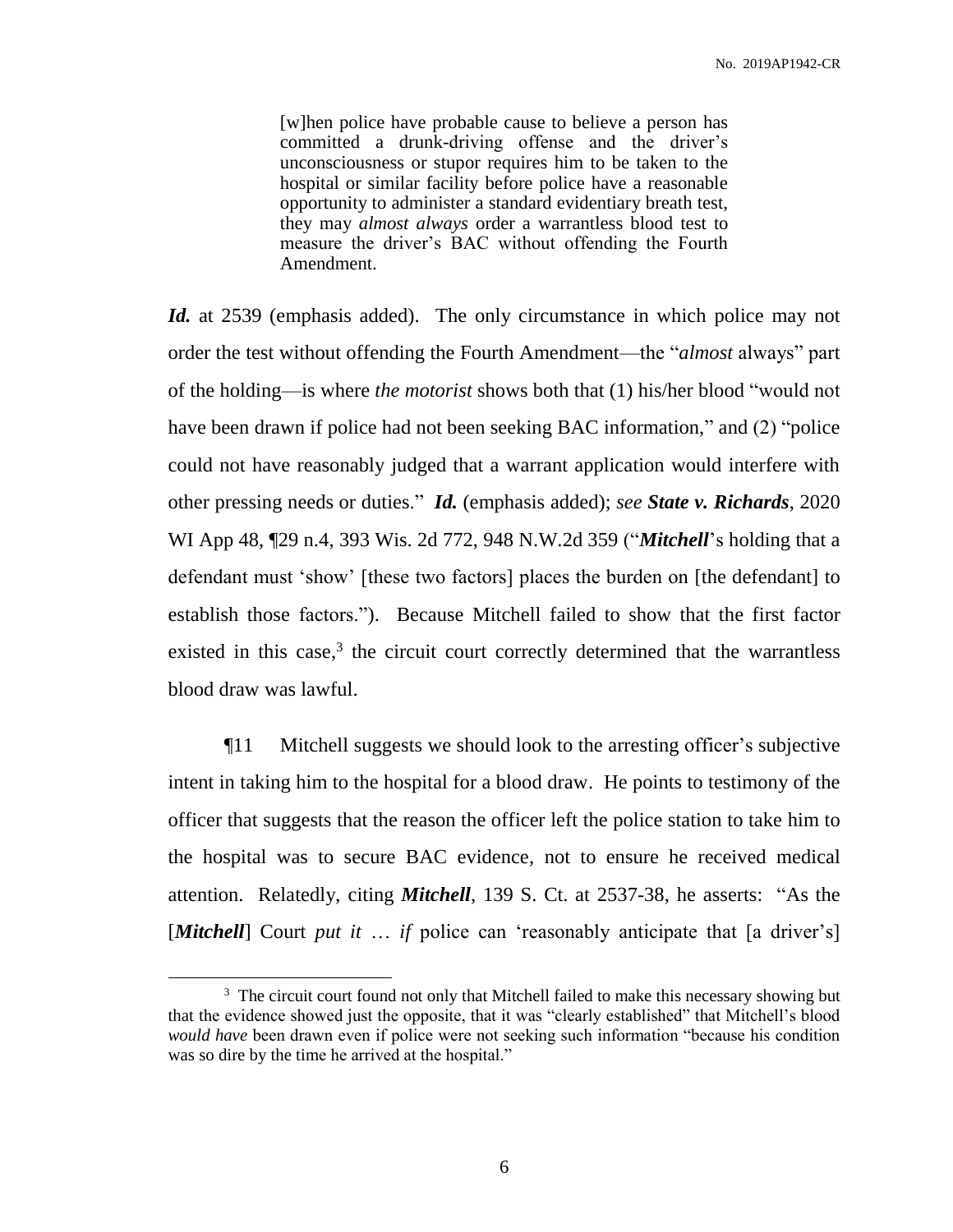blood may be drawn anyway, for diagnostic purposes, immediately on arrival' they need not seek a warrant." (Last alteration in original; emphasis added.) Playing off of this, Mitchell then writes that "at the time the officer [in this case] elected to proceed with a warrantless blood draw, he could not 'reasonably anticipate' that Mitchell's blood would be 'drawn anyway' if [the officer] had not 'been seeking BAC information.'" Mitchell expands on this in his reply brief, contending that the officer "had no reason to think Mitchell's blood would be taken if he did not take Mitchell to the hospital for his own [investigatory] purposes."

¶12 The *Mitchell* Court did not "put it" the way Mitchell does. As noted earlier, the *Mitchell* Court stated that an OWI-motorist's unconsciousness

> does not just create pressing needs; it is *itself* a medical emergency. It means that the suspect *will have to be* rushed to the hospital … not just *for the blood test* itself but *for urgent medical care*. Police *can* reasonably anticipate that … [the driver's] blood may be drawn anyway, for diagnostic purposes, immediately on arrival.

*Id.* at 2537-38 (first emphasis in original). *Mitchell* does not, as Mitchell represents, indicate that a warrantless blood draw of an unconscious OWI-motorist is constitutional only "if" an officer in a particular case "can reasonably anticipate that [the driver's] blood may be drawn anyway, for diagnostic purposes, immediately on arrival." Rather, the Court stated that where there is probable cause to believe an unconscious person has operated a vehicle while intoxicated, the person "will have to be" rushed to a hospital for a "blood test"<sup>4</sup> *and* "urgent

 $\overline{a}$ 

<sup>&</sup>lt;sup>4</sup> The Court further stated that because "BAC tests are crucial links in a chain on which vital interests hang[,] when a breath test is unavailable to advance those aims," a blood test becomes "essential," *Mitchell*, 139 S. Ct. at 2535, and "necessary," *id.* at 2536-37 (citation omitted).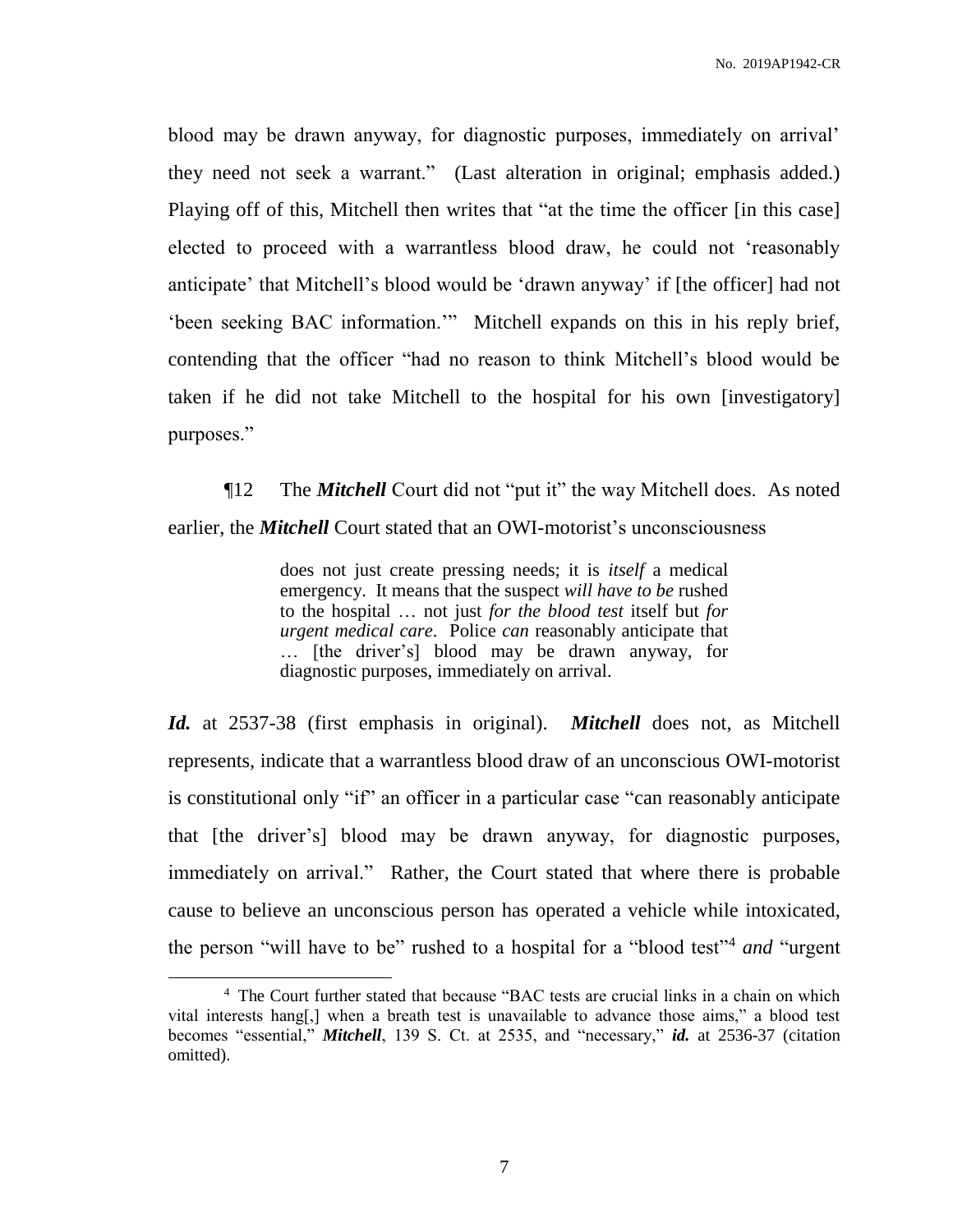medical care."<sup>5</sup> *Id.* The Court did express that police can reasonably anticipate or expect that medical personnel "may" draw such a motorist's blood for medical reasons, *id.* at 2538, but whether or not a particular officer does in fact anticipate that a draw will occur for such reasons in a particular case is completely irrelevant to the legality of the blood draw. The *Mitchell* Court provided clear guidance related to all OWI motorists who are unconscious or in such a stupor they cannot perform a breath test—taking such motorists to the hospital and performing a warrantless blood draw is reasonable and constitutional, and the related blood test will not be suppressed unless the motorist later shows both "that his blood would not have been drawn if police had not been seeking BAC information" and "that police could not have reasonably judged that a warrant application would interfere with other pressing needs or duties." *Id.* at 2539.

.…

 $\overline{a}$ 

 A person with alcohol poisoning needs immediate medical attention. If you suspect someone has alcohol poisoning, call for emergency medical help right away.

*See*, *e.g.,* Alcohol Poisoning: Symptoms & Causes, http://mayoclinic.org/diseasesconditions/alcohol-poisoning/symptoms-causes/syc-20354386 (last visited June 7, 2022).

Relatedly, the *Mitchell* Court noted that "[s]erum glucose and blood alcohol concentrations are two pieces of information that are of paramount importance when an *apparently intoxicated* patient arrives at the [emergency room]." *Mitchell*, 139 S .Ct. at 2538 n.8 (emphasis added; second alteration in original; citation omitted). As previously indicated, *see supra* ¶10 n.3, at the hearing following remand, the circuit court found that Mitchell's blood would have been drawn by medical professionals even if police had not been seeking BAC information because Mitchell's condition "was so dire by the time he arrived at the hospital."

<sup>5</sup> The Mayo Clinic describes alcohol poisoning as

a serious—and sometimes deadly—consequence of drinking large amounts of alcohol in a short period of time. Drinking too much too quickly can affect your breathing, heart rate, body temperature and gag reflex and potentially lead to a coma and death.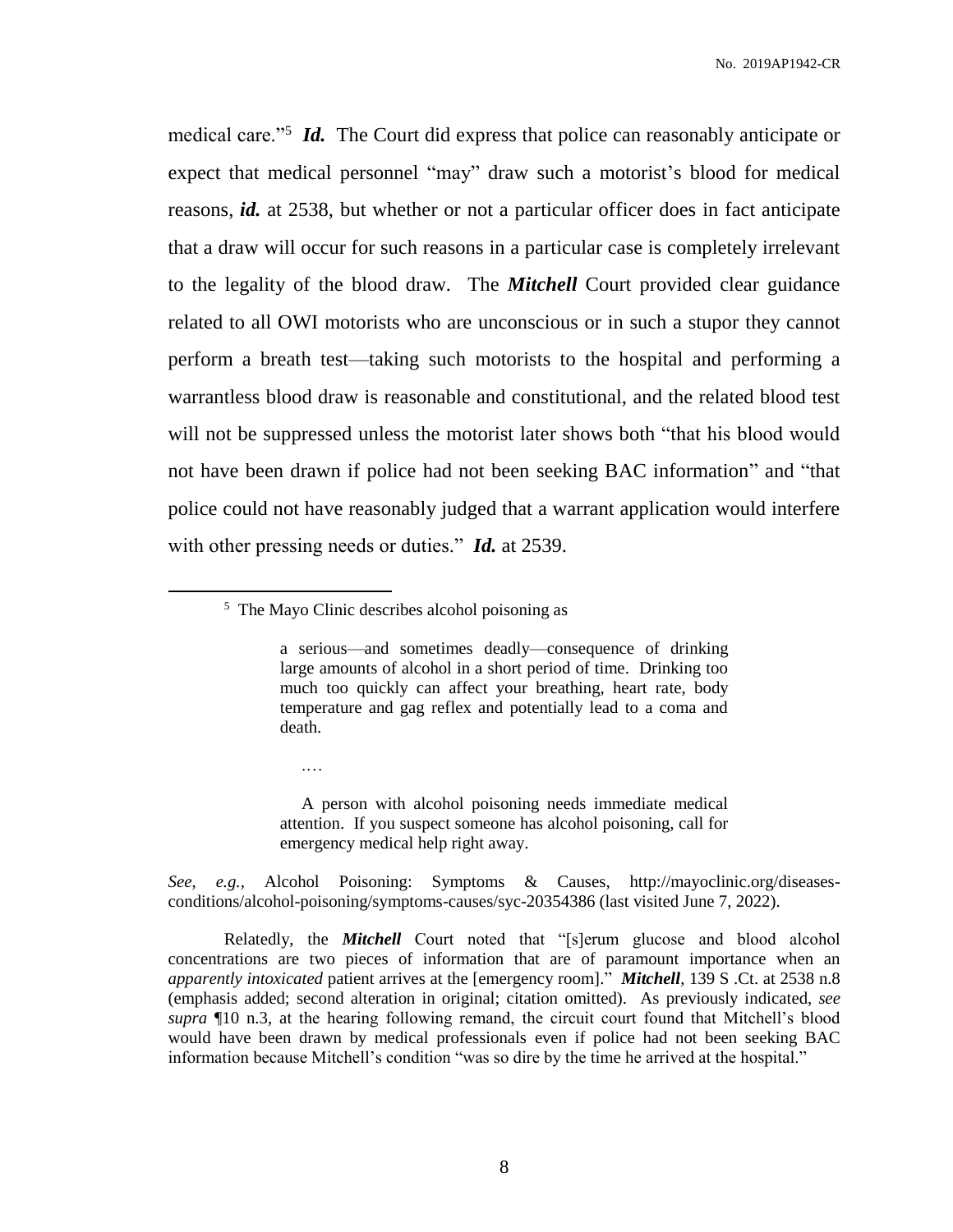¶13 The *Mitchell* Court determined the facts of *this case* to be that when the officer located Mitchell, he was "[s]tumbling and slurring his words, [and] could hardly stand without the support of two officers." *Id.* at 2532. The officer "judged a field sobriety test hopeless, if not dangerous, and gave Mitchell a preliminary breath test" that indicated a BAC level of 0.24%—three times the legal limit. *Id.* The officer took Mitchell to the station to conduct a breathalyzer test. *Id.* On the way, Mitchell's condition "continued to deteriorate," and at the station "he was too lethargic even for a breath test. [The officer] therefore drove Mitchell to a nearby hospital for a blood test; Mitchell lost consciousness on the ride over and had to be wheeled in." *Id.* Considering this factual scenario, the Court stated: "Mitchell's stupor and eventual unconsciousness … deprived officials of a … reasonable opportunity to give Mitchell a breath test using 'evidence-grade breath testing machinery.' … [W]hen Mitchell's condition got in the way, *it was reasonable for [the officer] to pursue a blood test*." *Id.* at 2533-34 (emphasis added). Thus, the *Mitchell* Court determined that because Mitchell's extreme drunken condition at the police station made him "too lethargic" to properly perform a breath test, *id.* at 2532, the officer's decision to take him to the hospital for a blood test "was reasonable," 6 *id.* at 2534.

¶14 At the hearing upon remand, the officer testified that when he first made contact with Mitchell, he was "[v]ery lethargic," had been "swaying," and "nearly fell going from the street to the sidewalk." His condition deteriorated on

 $\overline{a}$ 

<sup>6</sup> *See State v. Howes*, 2017 WI 18, ¶21, 373 Wis. 2d 468, 893 N.W.2d 812 ("The touchstone of the Fourth Amendment is reasonableness. As such, '[t]he Fourth Amendment does not proscribe all state-initiated searches and seizures; it merely proscribes those which are unreasonable.' An action is 'reasonable' under the Fourth Amendment, regardless of the individual officer's state of mind, 'as long as the circumstances, viewed objectively, justify [the] action.'" (citation omitted)).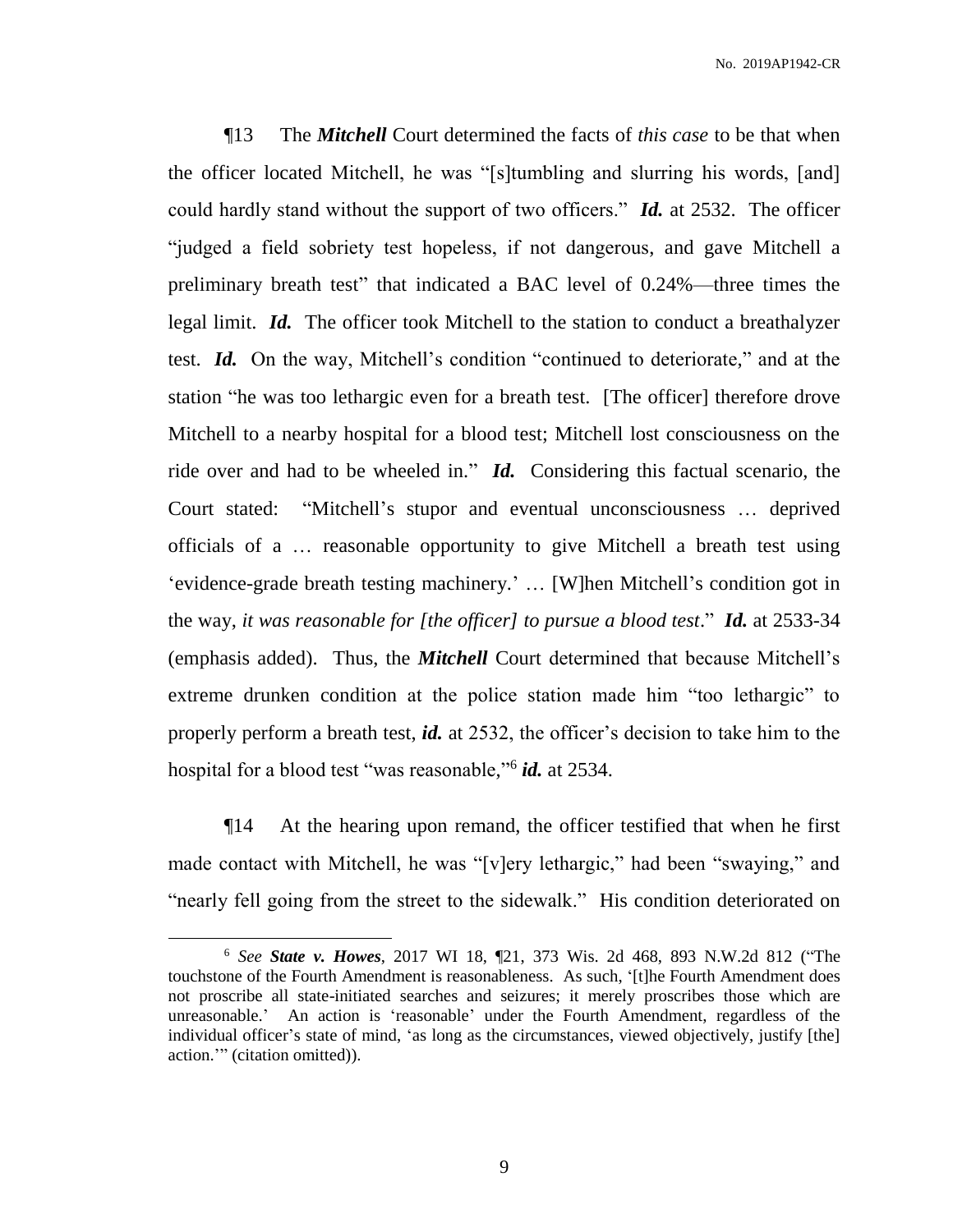the way to the police station and then continued to deteriorate while there. During the time when Mitchell "would normally be doing" the breath test at the station, the officer determined he would take Mitchell to the hospital for a blood draw because Mitchell "couldn't even stand" and "was physically unable to perform the breath test."<sup>7</sup> Mitchell "was very lethargic" to the point of being essentially "incapacitated."

¶15 On the way to the hospital, Mitchell's condition continued to decline as he "was beginning to sleep or go unconscious." When they arrived at the hospital, Mitchell "couldn't be woken … No stimulus worked to wake him," giving the officer concern for Mitchell's medical condition.<sup>8</sup> The officer needed assistance lifting Mitchell into a wheelchair, and medical staff began evaluating him after the officer wheeled him into the emergency room. Staff assessed him with "[m]ultiple tests" and "[m]onitors," and they drew his blood for medical as well as evidentiary purposes.

 $\overline{a}$ 

<sup>8</sup> The officer testified that during the eight minute drive from the station to the hospital, Mitchell's condition went from extreme drunken stupor to completely unconscious and unable to be roused. The evidence provides no reason to believe that had Mitchell stayed at the station during those eight minutes that he would not have, at that location, lost consciousness and had to have been taken to the hospital then. *See Mitchell*, 139 S. Ct. at 2537-38 ("[U]nconsciousness does not just create pressing needs; it is *itself* a medical emergency. It means that the suspect *will have to be rushed to the hospital* … not just for the blood test but for urgent medical care." (second emphasis added)).

 $7$  The officer explained that:

<sup>[</sup>T]o do the breath test, you would need to stand up at the counter, and it wouldn't reach down to a chair…. It's a large unit[;] … [i]t's not something we can lift off the counter and bring to him. And there's specific instructions that we follow. So he would have to take a deep breath in and extend a significant amount of breath into the machine. And I didn't feel that he was physically able to do that.